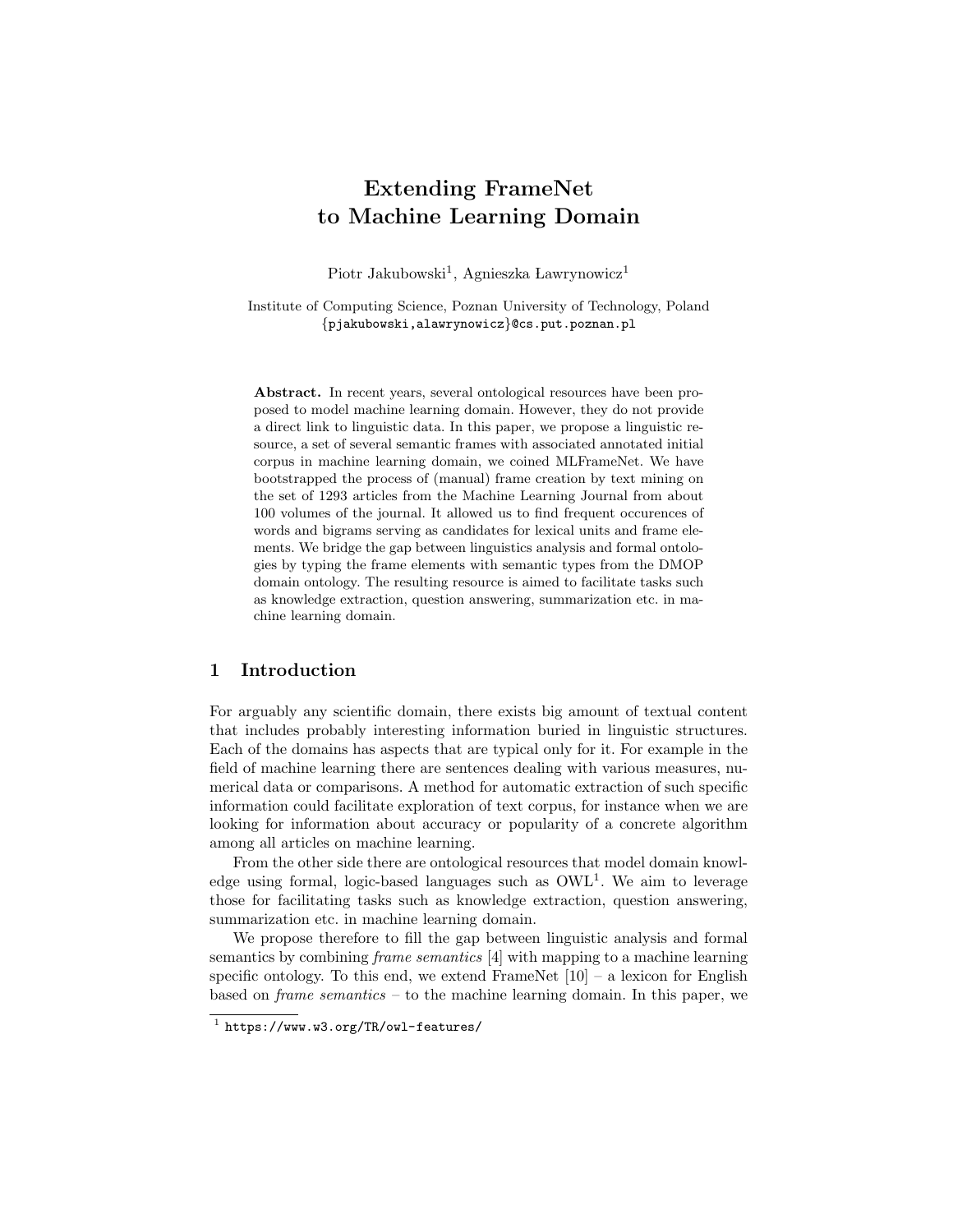present an initial version of this extension, we coined MLFrameNet, consisting of several semantic frames that cover a part of the machine learning domain.

The rest of the paper is organized like follows. In Section 2 we discuss related works including a short introduction to FrameNet, other extensions of FrameNet and machine learning ontologies. in Section 3 we describe the process of developing the extension which includes collecting a corpus of ML domain-specific articles and is based on automatic extraction of *lexical units*  $(LU)$  from the corpus; the lexical units can help to identify parts of a semantic frame. In Section 5 we provide a discussion, and Section 6 concludes the paper.

# 2 Preliminaries and Related Works

#### 2.1 FrameNet

Frame semantics developed by Fillmore [5] is a theory of linguistic meaning. It describes the following elements that characterize events, relations or entities and the participants in it: frame, frame elements, lexical units. The main concept is a frame. It is a conceptual structure modeling a prototypical situation. Frame Elements (FEs) are a part of the frame that represents the roles played during the situation realization by its participants. The other part of a semantic frame are Lexical Units (LUs). They are predicates that linguistically express the situation represented by the frame. We can say that the frame is evoked in texts through the occurence of its lexical unit(s).

Each semantic frame usually contains more than one LU and may come into relationship, such as hyponymy, with other frames.

The standard approach for creating semantic frames described by Fillmore [6] is based on five main steps: i) characterizing situations in particular domain which could be modeled as a semantic frame, ii) describing Frame Elements, iii) selecting lexical units that can evoke a frame, iv) annotating sample sentences from large corpus of texts, and finally v) generating lexical entries for frames, which are derived for each LU from annotations, and describe how FEs are realized in syntactic structures.

The FrameNet project [10] is constructing a lexical database of English based on frame semantics, containing 1,020 frames (release 1.5).

## 2.2 Extensions of FrameNet

There have been several extensions of FrameNet to specific domains including biomedical domain (BioFrameNet [2]), legal domain [13] and sport (Kicktionary [11]). In all of these cases, the authors pointed that each specific domain is characterized by specific challenges related to creating semantic frames. One major decision concerns whether it is necessary to create a new frame or we can use one of those existing in FrameNet and extend it.Another design aspect deals with typing of frame elements with available controlled vocabularies and/or ontologies. For instance, the structure of Kicktionary, a multi-lingual extension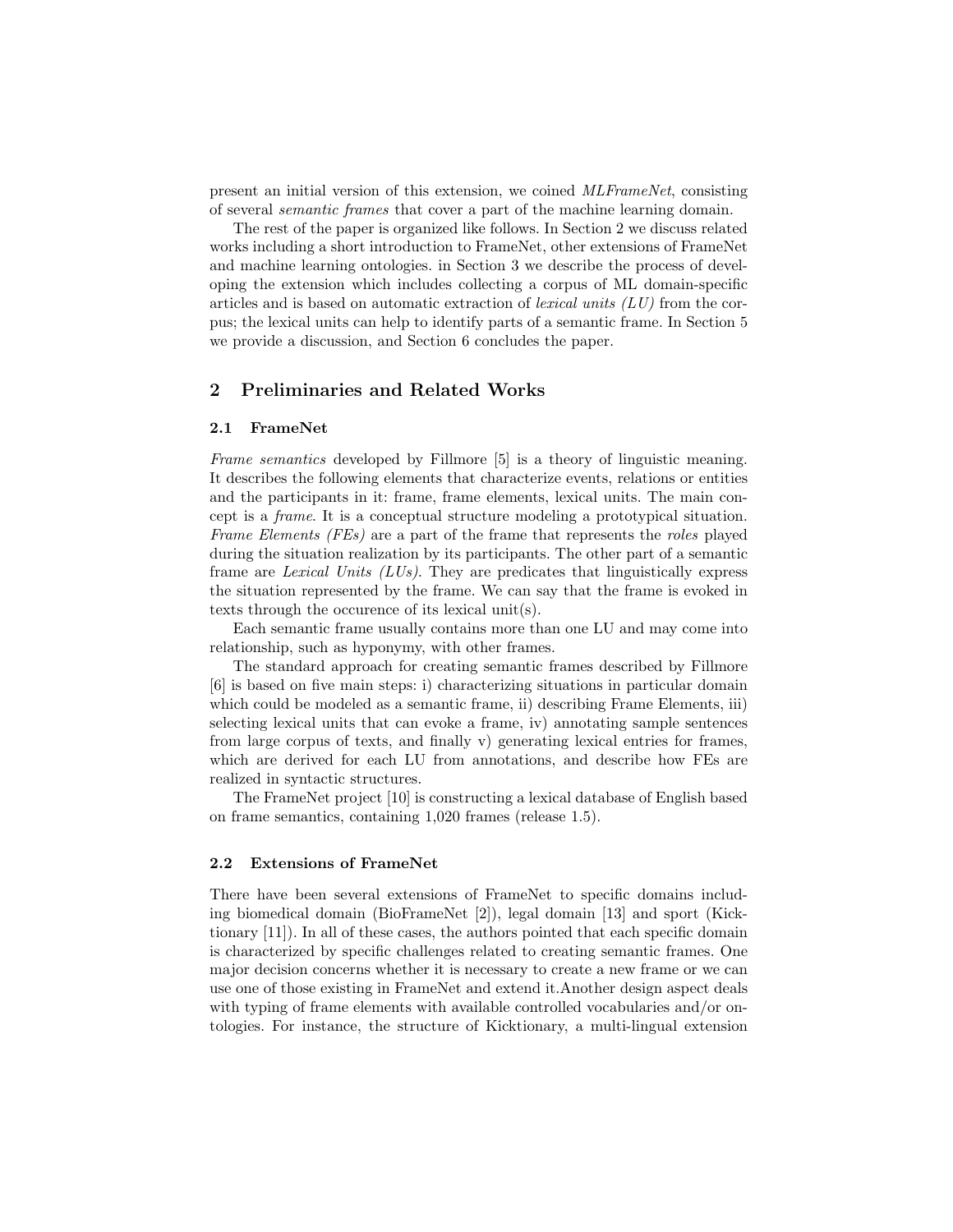of FrameNet for football domain, allows to connect it to the concrete football ontology [1]. Even better developed BioFrameNet extension has its structure connected to biomedical ontologies [2].

#### 2.3 Machine Learning Ontologies

There have been proposed a few ML ontologies or vocabularies such as DMOP [7], OntoDM  $[9]$ , Exposé  $[12]$  and MEX vocabulary  $[3]$ . A common proposed standard schema unifying these efforts, ML Schema, is only on the way being developed by the W3C Machine Learning Schema Community Group<sup>2</sup>. Despite of the existence of the ontological resources and vocabularies which formalize the ML domain, a linguistic resource linking those to textual data is missing. Therefore we propose to fill this gap by MLFrameNet and to link it to an existing ML ontology.

# 3 Frame Construction Pipeline – Our Approach

We propose a pipeline in order to extract information needed for creating semantic frames on machine learning that consists of five steps (Figure 1).

At first we crawled websites from http://www.springer.com to extract data for creating a text corpus based on the Machine Learning Journal articles. All articles were stored in text files without any preprocessing like stemming or removing stopwords. The reason for this is that whole sentences were later used for creating semantic frames. In the second step, we applied statistical approach based on calculating histogram for articles to find out, which words or phrases (e.g., bigrams) occur most frequently. This is the major part of our method and it aims to find candidates for lexical units or frame elements for new frames based on text mining. We envisage that those candidates could play a role of lexical units or instantiations of frame elements. Usage of them should simplify the process of new semantic frames creation. In the third step, we gather the sentences that contain the found expressions. In the fourth step, we created the frames manually, leveraging the candidates for the frame parts and sentences containing them. In the final step, after creating frame drafts that could fit existing FrameNet structure, we connected the frame elements to terms from the DMOP ontology that covers machine learning domain.

## 3.1 Corpus

The data for this research comes from Machine Learning Journal and covers 1293 articles from 101 volumes of that journal stored in filesystem as text files with metadata stored in a database. Importantly: Springer grants text and datamining rights to subscribed content, provided the purpose is non-commercial re $search<sup>3</sup>$ . We used an open source framework written in Python for crawling web

 $^2$  https://www.w3.org/community/ml-schema/

<sup>3</sup> Sentence from the licence http://www.springer.com/gp/rights-permissions/ springer-s-text-and-data-mining-policy/29056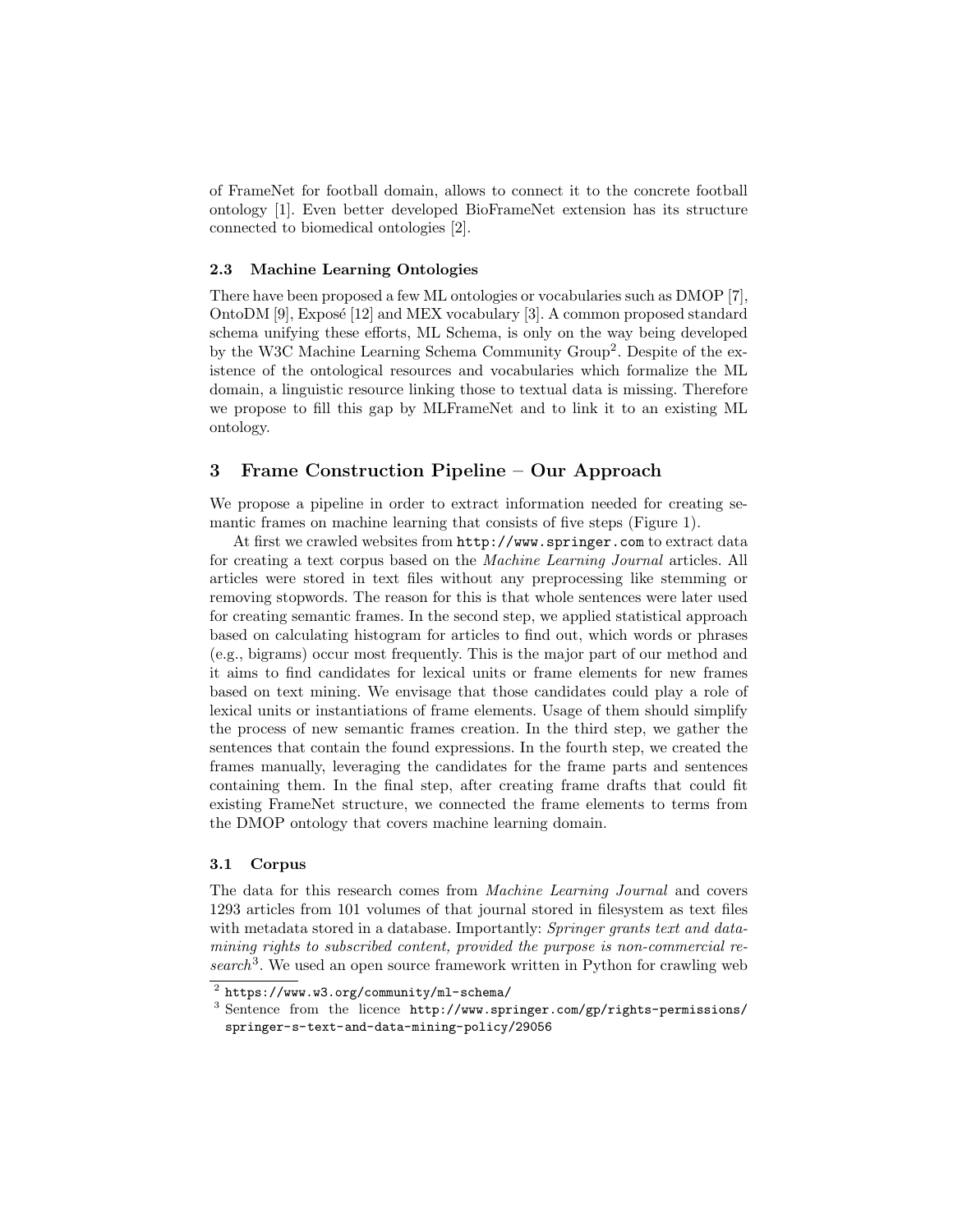

Fig. 1. The pipeline of the method for creating semantic frames in ML domain Fig. 1. The pipeline of the method for creating semantic frames in ML domain

pages and downloading articles. Preliminary preprocessing of stored content was made by Python library NLTK<sup>4</sup>.

### 3.2 Data Mining Optimization Ontology

The Data Mining OPtimization Ontology (DMOP) [7] has been developed with the primary purpose of the automation of algorithm and model selection via semantic meta-mining that is an ontology-based approach to meta-learning of complete data mining processes in view of extracting patterns associated with performance. DMOP contains detailed descriptions of data mining tasks (e.g., learning, feature selection, model application), data, algorithms, hypotheses (models or patterns), and workflows. In response to many non-trivial modeling problems that were encountered due to the complexity of the data mining domain details, the ontology is highly axiomatized and modeled with the use of the OWL  $2 \text{ DL}^5$ profile. DMOP was evaluated for semantic meta-mining in several problems and used in building the Intelligent Discovery Assistant a plugin to the popular data mining tool RapidMiner. We use DMOP to provide the semantic types for the frame elements.

 $<sup>4</sup>$  http://www.nltk.org</sup>

<sup>5</sup> https://www.w3.org/TR/owl2-overview/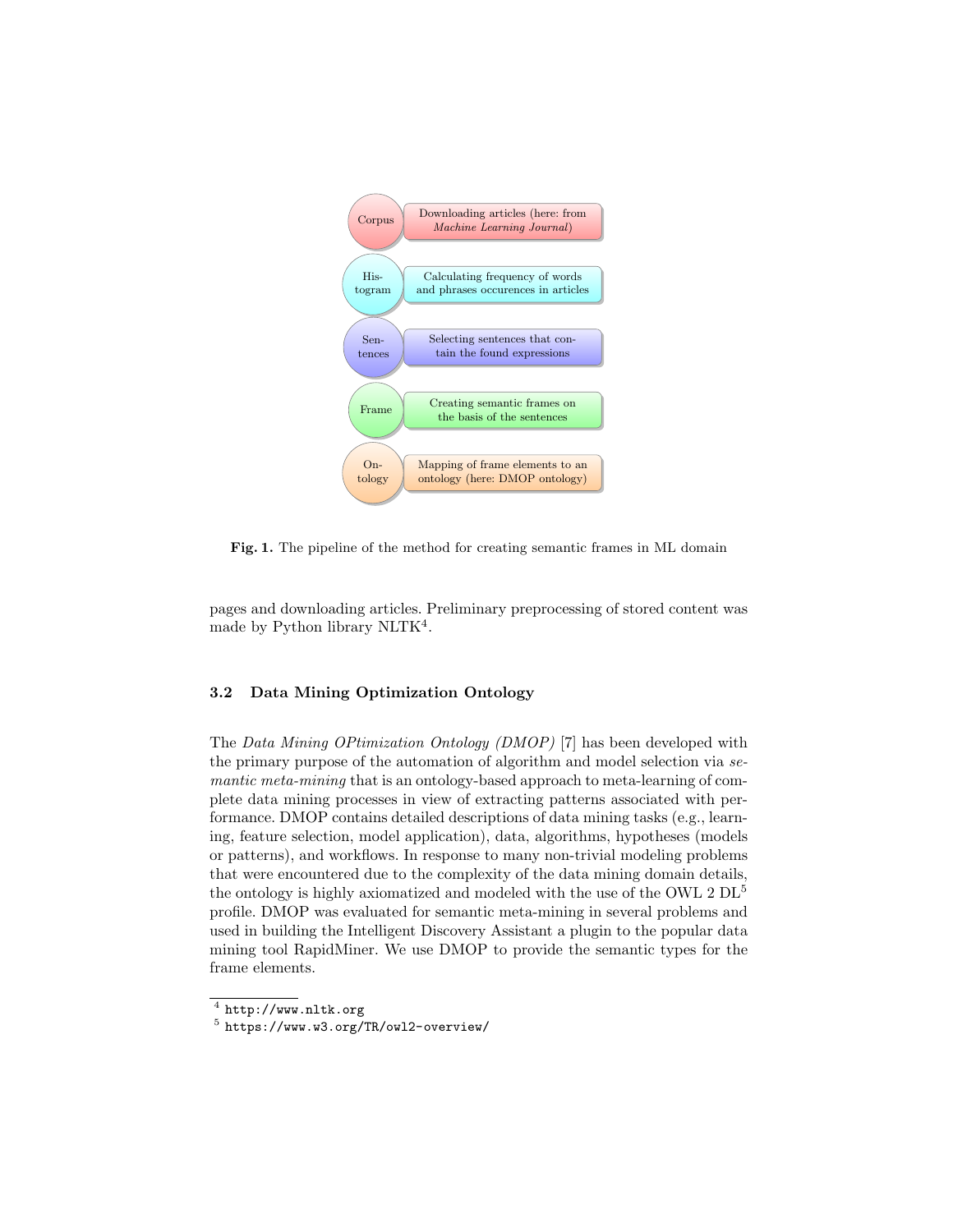| Bigram                 | Number of occurences Bigram |                      | Number of occurences |
|------------------------|-----------------------------|----------------------|----------------------|
| machine learning       | 718                         | bayes net            | 192                  |
| data set               | 489                         | experimental results | 189                  |
| learning algorithm     | 377                         | training examples    | 182                  |
| training set           | 364                         | loss function        | 177                  |
| training data          | 325                         | upper bound          | 177                  |
| active learning        | 277                         | data points          | 174                  |
| feature selection      | 259                         | feature space        | 171                  |
| reinforcement learning | 224                         | sample complexity    | 159                  |
| value function         | 217                         | learning methods     | 153                  |
| time series            | 201                         | decision trees       | 152                  |
| natural language       | 192                         | lower bound          | 143                  |

Table 1. The most common bigrams from Machine Learning Journal articles

#### 3.3 Methods

In this section we will describe in more detail the execution of the subsequent steps of our pipeline.

During searching for candidates for lexical units or frame elements we tried three different histograms. At first we found simple words which occur most frequently in our corpus. We restricted the number of results to 521 words that occur more than 300 times. In the second approach, instead of words we searched for bigrams (phrases consisting of two words) and restricted the results to those which occur more than 32 times in the corpus, what resulted in 490 bigrams. Finally, we checked the quality of the results using tf-idf numerical statistic - for each of 1294 articles we chosen ten words with the highest tf-idf measure.

The most interesting results pertain to bigrams that occur most frequently in the corpus. The most frequent bigrams are presented in Table 1.

We use them as elements of semantic frames, e.g. as lexical units or instances of a frame element. The clue of our method was to select sentences containing the found expressions. Those sentences could be very likely occurences of semantic frames in the domain of machine learning. Additionally, we were looking for sentences in which our bigrams were parts of a noun expression or a verb expression (lexical units and frame elements are often such parts of speech).

# 4 MLFrameNet

On the basis of sentences extracted during the process described in the previous section, we manually developed several semantic frames. Each of the sentences contains at least one of the most common word or bigrams in the corpus. They are very often the part of a frame element or a lexical unit.

By now we have developed eight frames that cover the basics of the machine learning domain. The names of those frames are: Algorithm, Data, Model, Task, Measure, Error, TaskSolution and Experiment.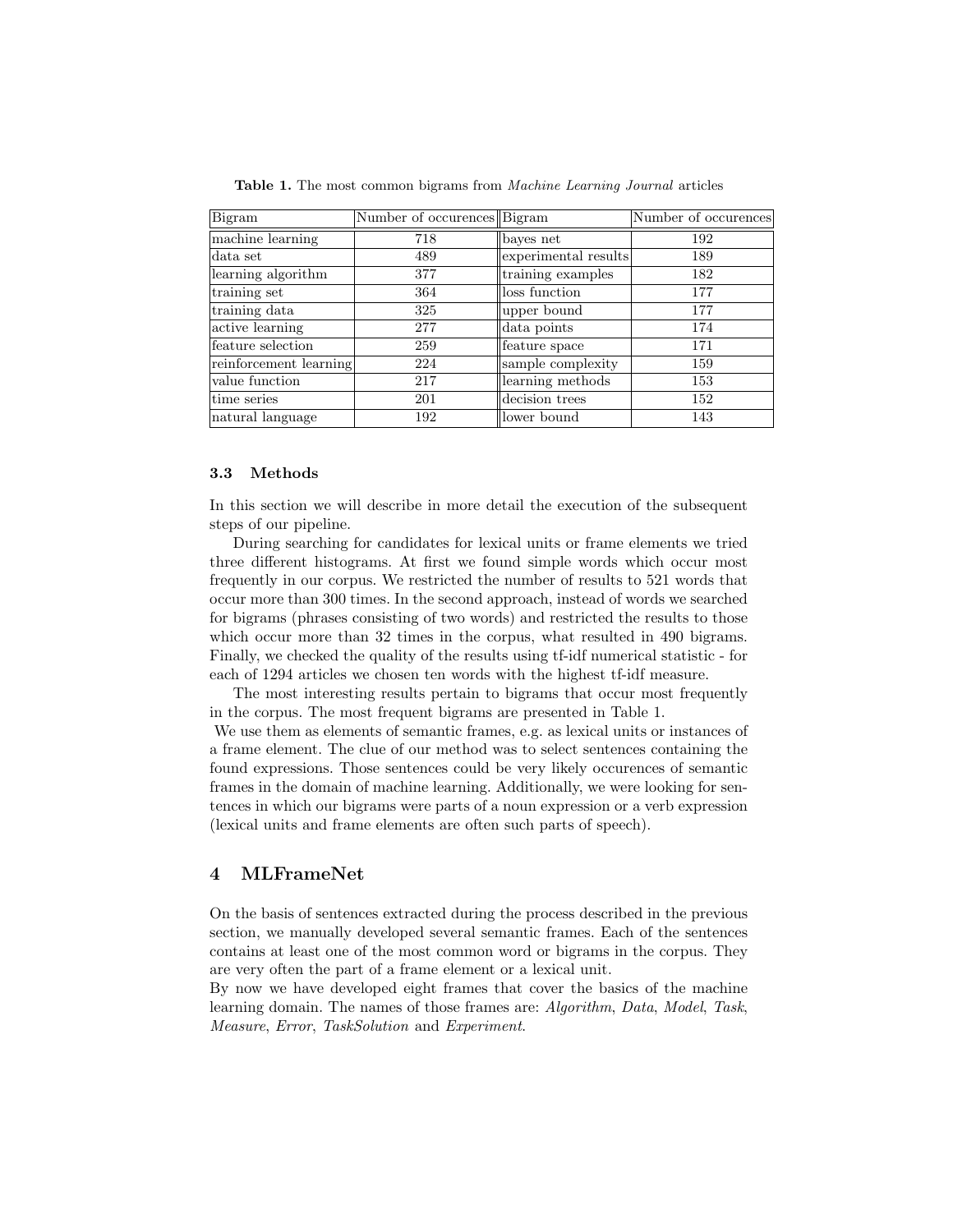Below, we present the frames in a FrameNet style. The proposed lexical units are underlined, frame elements are in brackets (with adequate number superscripted in the definition of situation) and phrases extracted from the histogram are in bold.

## Task:

- $-$  Definition of situation: This is a frame for representing ML task<sup>1</sup>, and optionally an algorithm<sup>2</sup> for solving it.
- Frame Elements: (1) ML task; (2) ML algorithm
- Lexical Units: supervised, unsupervised, reinforcement learning, classification, regression, clustering, density estimation, dimensionality reduction
- An example of annotated sentence: [Supervised learning ML task] can be used to build class probability estimates.

# Algorithm:

- Definition of situation: This frame represents classes of ML Algorithms<sup>1</sup>, their instances<sup>2</sup>, tasks<sup>3</sup> they address, data<sup>4</sup> they specify, the type of hypothesis<sup>5</sup> they produce, ML software (environment)<sup>6</sup> where they are implemented and the optimization problem they try to solve<sup>7</sup>.
- Frame Elements: (1) ML algorithm type (2) instance; (3) ML task; (4) data; (5) hypothesis; (6) software; (7) optimization problem
- Lexical Units: algorithm, learning algorithm, method, learning method
- An example of annotated sentence: [Expectation Maximization instance] is the standard [semi-supervised learning algorithm ML algorithm type<sup>]</sup> for [generative models hypothesis<sup>]</sup>.

## Data:

- Definition of situation: This frame represents  $data^1$ , the quantity or dimensions<sup>2</sup> associated with given data (e.g, a number of datasets, number of features), identifies the origin<sup>3</sup> of data, its characteristic  $4$ , its name<sup>5</sup> (e.g., of a particular dataset).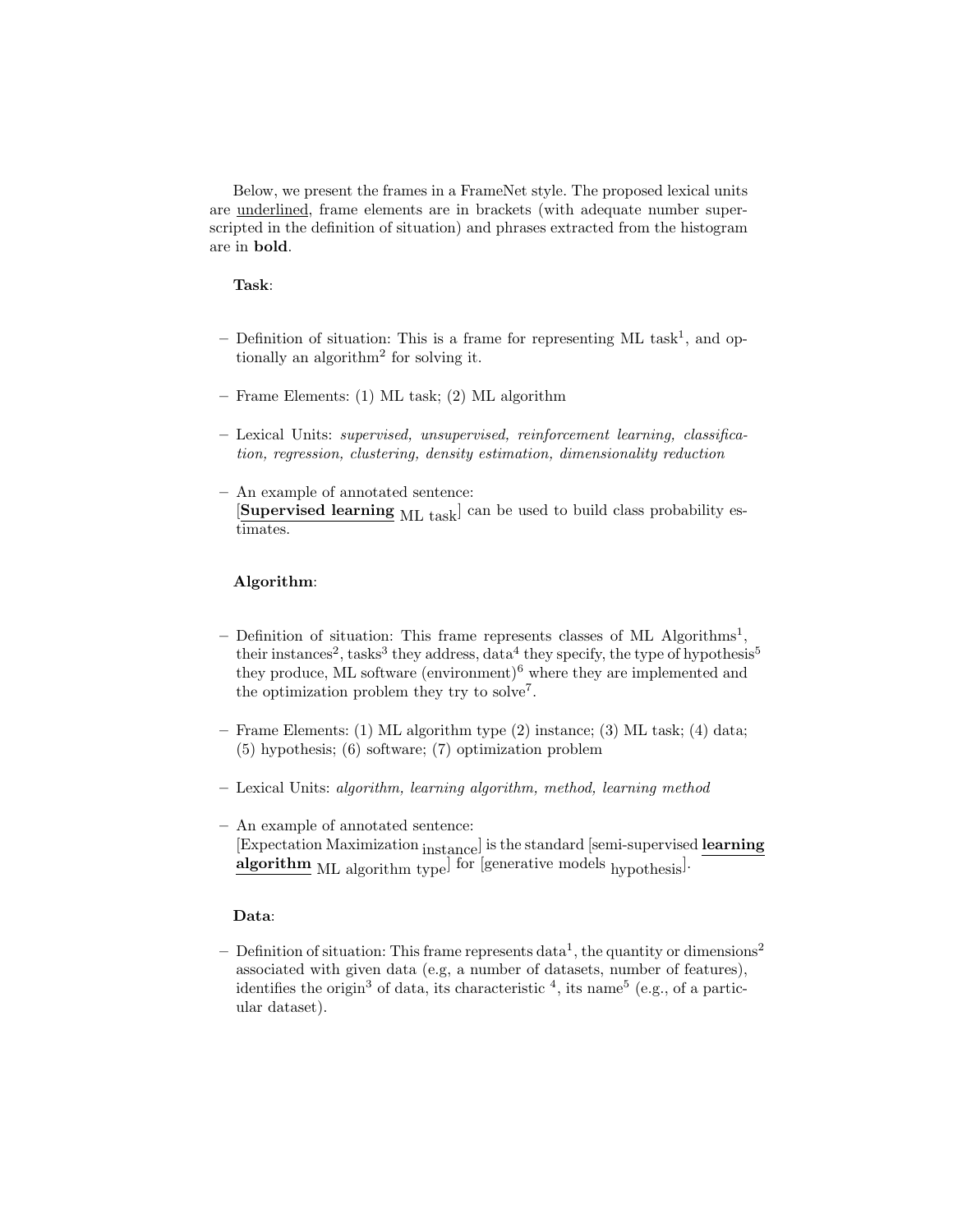- Frame Elements: (1) data (2) quantity; (3) origin; (4) characteristic; (5) name.
- $-$  Lexical Units: *data*, *data set, training set, training data, training examples,* examples, data point, test set, test data, label ranking, preference information, background knowledge, prior knowledge, missing values, ground truth, unlabeled data, data stream, positive examples, data streams, class labels, gene expression, real data, missing data, synthetic data, labeled data, high dimensional, negative examples, training samples, multi-label data, training instances, instances, real-world data, data values, labeled examples, feature vector, feature set, validation set, observed data, relational data, large data, time points, sample
- An example of annotated sentence: We note that the [extreme sparsity characteristic] of this  $[data set_{data}]$ makes the prediction problem extremely difficult.

#### Model:

- Definition of situation: This frame represents ML models<sup>1</sup>, identifies ML algorithms<sup>2</sup> that produce the models, and model's characteristics<sup>3</sup>.
- Frame Elements: (1) model (2) ML algorithm; (3) characteristic.
- Lexical Units: model, models, hypothesis, hypotheses, cluster, clusterings, rules, patterns, bayes net, decision tree, graphical model, joint distribution, neural network, generative model, bayesian network
- An example of annotated sentence: [RIDOR <sub>ML algorithm</sub>] creates a set of [rules model], but does not keep track of the number of training instances covered by a rule.

#### Measure:

- Definition of situation: This frame represents information about specific measure<sup>2</sup> (and its value<sup>5</sup>) used to estimate the performance of a specific ML algorithm<sup>1</sup> on some dataset<sup>4</sup> in a specific way<sup>6</sup>. The ML algorithm solves  $ML$  task<sup>3</sup>.
- Frame Elements: (1) ML algorithm/model; (2) measure; (3) ML task (4) dataset (5) measure value (6) measure method
- Lexical Units: result, measure, estimate, performance, better, worse, precision, recall, accuracy, lift, ROC, confusion matrix, cost function
- An example of annotated sentence:
	- Additional experiments based on ten runs of [10-fold cross validations measure method on [40 data sets  $_{\text{dataset}}$ ] further support the effectiveness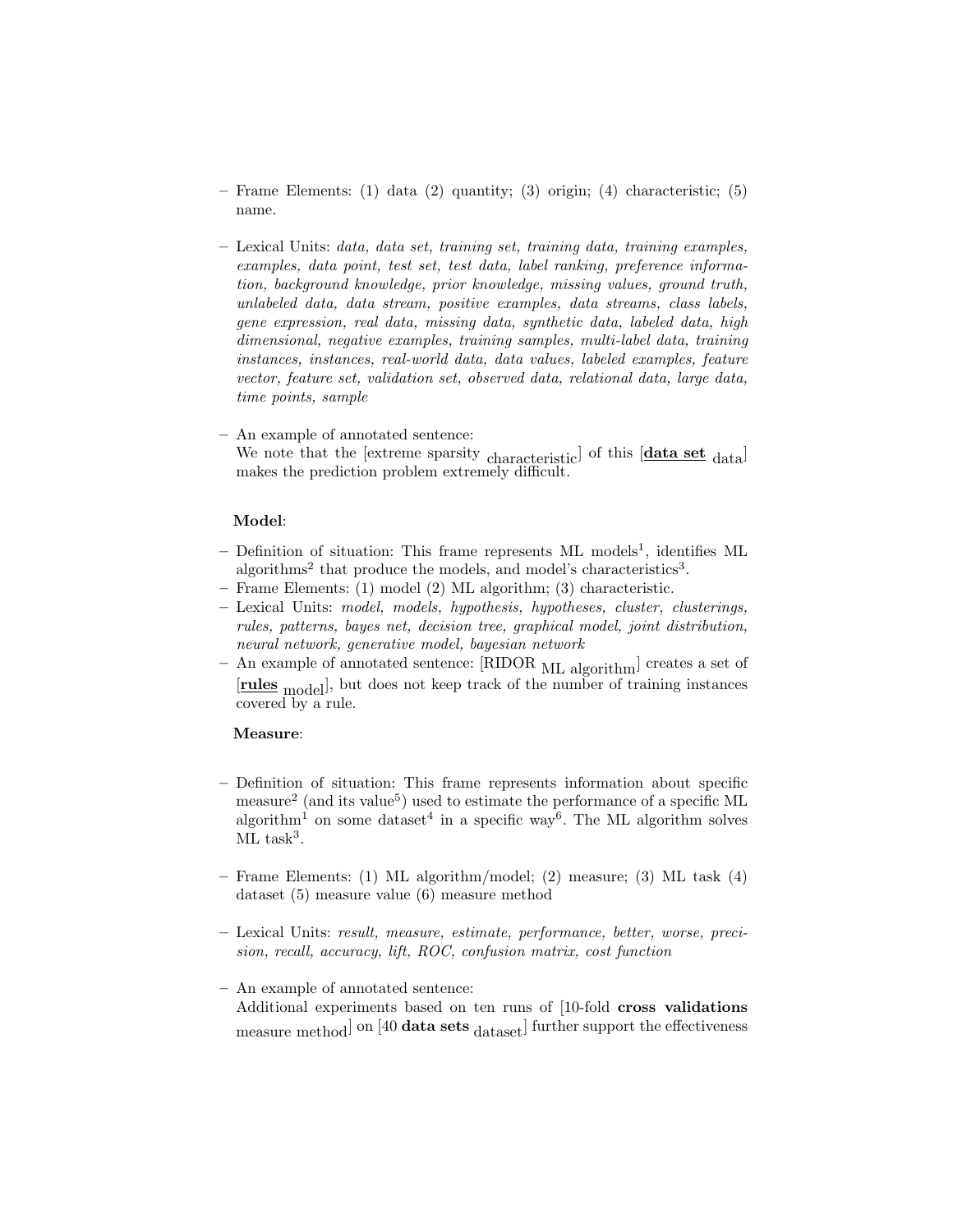of the [reciprocal-sigmoid model ML Algorithm/model], where its [classification accuracy measure] is seen to be comparable to several top classifiers in the literature.

#### Error:

- $-$  Definition of situation: This frame describes type of  $error<sup>1</sup>$  that coud be used for specific ML algorithm<sup>2</sup>, that solves ML task<sup>3</sup>. The error value<sup>4</sup> can be calculated for specific data<sup>5</sup>.
- Frame Elements: (1) error type; (2) ML task; (3) error value (4) ML algorithm (5) dataset
- Lexical Units: error, measure, minimize, maximize, validation set error, prediction error, expected error, error rate, error loss, generalization error, training error, approximation error
- An example of annotated sentence: We present an efficient  $[algorithm_{ML\ algorithm}]$  for [computing the optimal two-dimensional region ML task<sup>d</sup> that minimizes the [mean squared error error type] of an objective numeric attribute in a given database.

# Task Solution:

- Definition of situation: This is a frame for representing relations between  $ML$  task<sup>1</sup> and method<sup>2</sup> that solves it. The solution method could be wider described<sup>3</sup>. The method or collateral problems are probably described in reference article<sup>4</sup>.
- Frame Elements: (1) ML task (2) solution type; (3) solution description (4) authors/references
- Lexical Units: solve, solving, model, assume, perform
- An example of annotated sentence: Indeed, [MCTS solution type] has been recently used by [Gaudel and Sebag (2010) authors/references] in their [FUSE (Feature Uct SElection) solution type] system to perform [feature selection  $ML$  task].

#### Experiment:

– Definition of situation: This is a frame for representing relations between  $ML$  experiment<sup>1</sup> and data<sup>2</sup> used in the expriment, an ML algorithms/models applied<sup>3</sup>, measure<sup>4</sup> used to assess the results of an experiment or possibly an error  $5$  calculated based on the experiment results, measure or error value<sup>6</sup> and indication of possible loss or  $gain<sup>7</sup>$  in a comparison.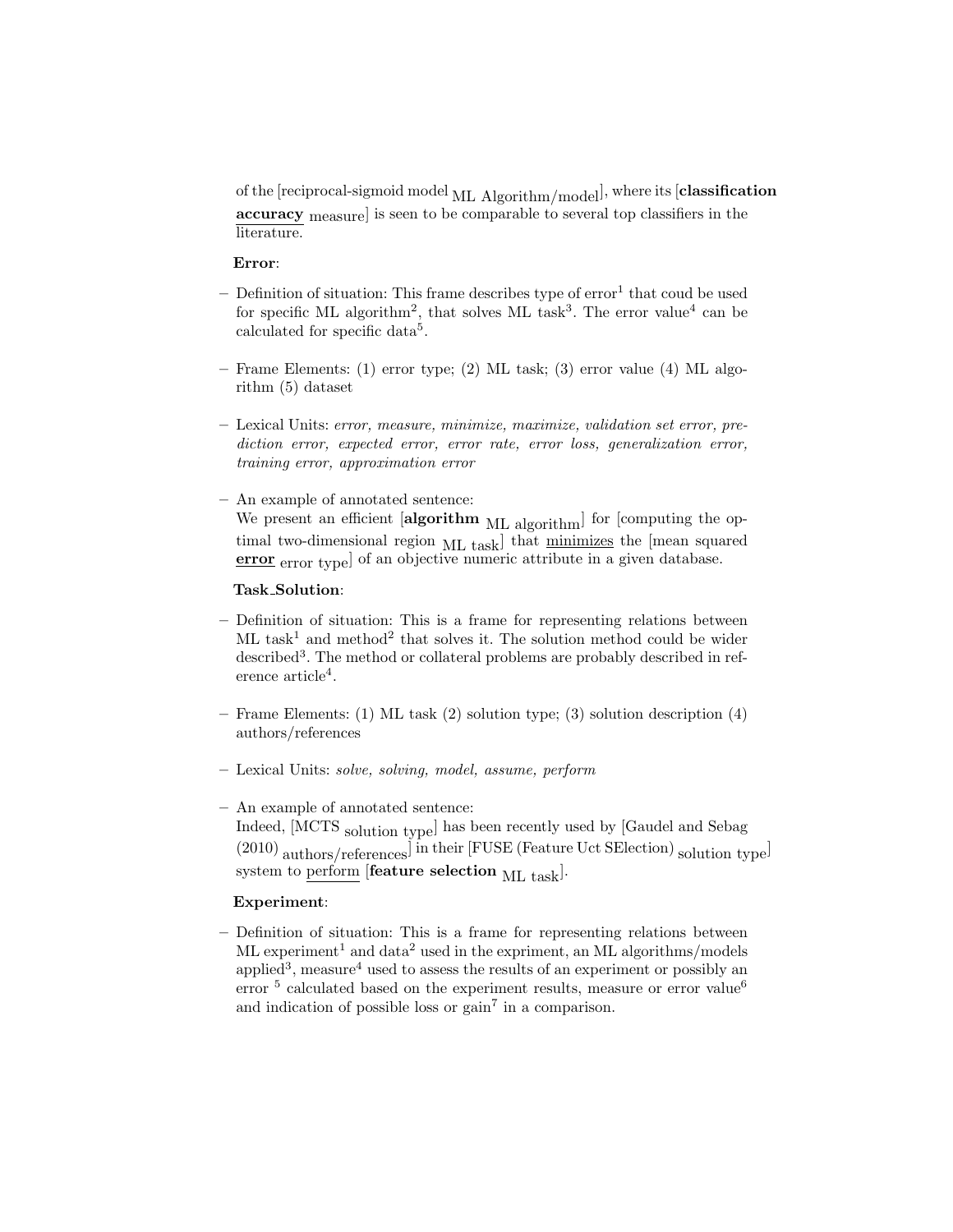

Fig. 2. The 'subframe of' relations between the frames.

- Frame Elements: (1) ML experiment (2) data; (3) ML algorithm/model; (4) measure; (5) error; (6) measure or error value; (7) loss or gain indication.
- Lexical Units: experiment, investigation, empirical investigation, study, run, evaluation
- An example of annotated sentence:

 $[Experiments ML experiment]$  on a [large OCR data set  $_{data}$ ] have shown [CB1 ML algorithm/model] to [significantly increase loss or gain indication] [generalization accuracy measure] over [SSE or CE optimization ML algorithm/model<sup>]</sup>, [from 97.86% and 98.10% measure or error value], respectively, to [99.11% measure or error value] .

The Table 2 presents a set of mappings of frame elements to DMOP terms. DMOP was selected from among the available machine learning domain ontologies, since it links to the foundational ontology Descriptive Ontology for Linguistic and Cognitive Engineering (DOLCE) [8]. Due to this alignement, we have found it more relevant for applications related to computational linguistics than the other available ontologies. We only presented the exising mappings, omitting the frame elements for which no precise mapping exists yet. Sometimes it is due to the ontological ambiguity of the common language (discussed in the next Section). The other times, the DMOP ontology does not contain an adequate vocabulary term as for instance the author of an algorithm (such information as scientific papers describing particular algorithms are placed in DMOP in the annotations).

The 'subframe of' relations between frames are illustrated in Figure 2. They highlight the nature of the developed frames. Some of the frames, Task, Algorithm, Data, Model, Measure, Error, represent objects (corresponding to nouns), while the others, Task Solution and Experiment, represent more complex situation in the former case or an event in the latter case (which is also reflected by their LUs that are mostly verbs).

The MLFrameNet data is being made available at https://semantic.cs. put.poznan.pl/wiki/aristoteles/.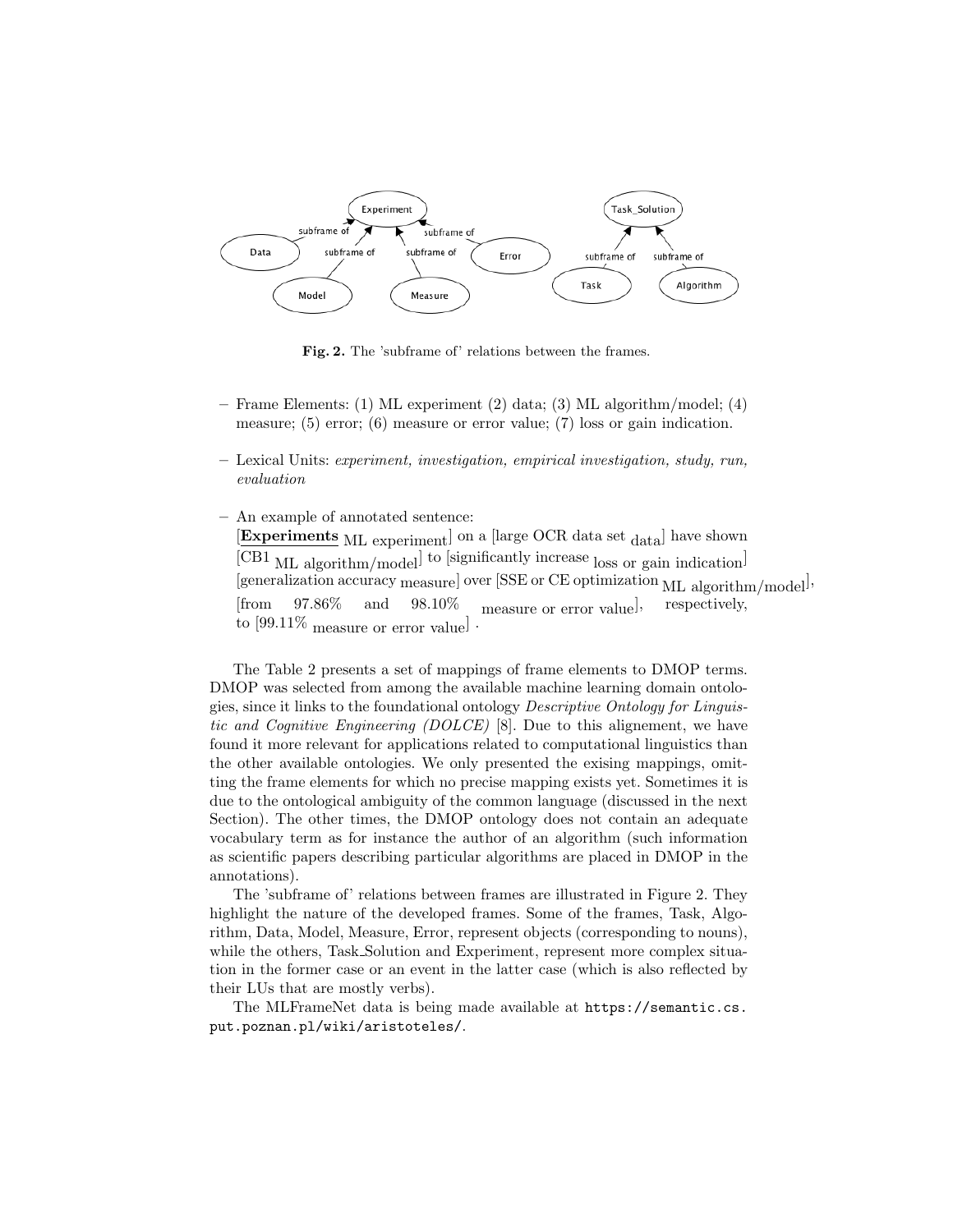| Frame Element                  | DMOP term                         |  |
|--------------------------------|-----------------------------------|--|
| Algorithm.ML algorithm type    | dmop:DM-Algorithm                 |  |
| Algorithm.instance             | dmop:DM-Algorithm                 |  |
| Algorithm.ML task              | dmop:DM-Task                      |  |
| Algorithm.data                 | dmop:DM-Data                      |  |
| Algorithm.hypothesis           | dmop:DM-Hypothesis                |  |
| Algorithm.software             | dmop:DM-Software                  |  |
| Algorithm.optimization problem | $ d$ mop:OptimizationProblem      |  |
| Data.data                      | dmop:DM-Data                      |  |
| Data.characteristic            | dmop:DataCharacteristic           |  |
| Model.model                    | dmop:DM-Hypothesis                |  |
| Model.ML algorithm             | dmop:InductionAlgorithm           |  |
| Model.characteristic           | dmop:HypothesisCharacteristic     |  |
| Measure.measure                | dmop:HypothesisEvaluationMeasure  |  |
| Measure.ML task                | dmop:DM-Task                      |  |
| Measure.dataset                | dmop:DM-Data                      |  |
| Error.error type               | dmop:HypothesisEvaluationFunction |  |
| Error.ML task                  | dmop:DM-Task                      |  |
| Error.ML algorithm             | dmop:DM-Algorithm                 |  |
| Error.dataset                  | dmop:DM-Data                      |  |
| Task_Solution.ML task          | dmop:DM-Task                      |  |
| Experiment.experiment          | dmop:DM-Experiment                |  |
| Experiment.data                | dmop:DM-Data                      |  |
| Experiment. measure            | dmop:HypothesisEvaluationMeasure  |  |
| Experiment.error               | dmop:HypothesisEvaluationFunction |  |

Table 2. The mappings of the frame elements to DMOP terms.

# 5 Discussion

The creation of the most frequent occurences of words and bigrams was very helpful in creating semantic frames since it introduced filtering such that there was no need to analyze the whole corpus of articles.

After the process of making frames, we investigated some inconvenience in our approach and things that we could do better.

First of them is that sometimes it turns out that we want to know the context of particular sentence to build a valuable frame from it or to extract more frame elements. For example for the sentence "This problem could be solved by logistic regression." we can assume that in the previous few sentences there occurs the information about the name of the problem. Our method does not solve this issue, as the sentence is not bound to the previous sentence.

During the process of creating semantic frames for machine learning it occurs that in such restricted domain the amount of lexical units is much smaller than for general FrameNet. This situation cause that a number of frames can be evoked by the same lexical units.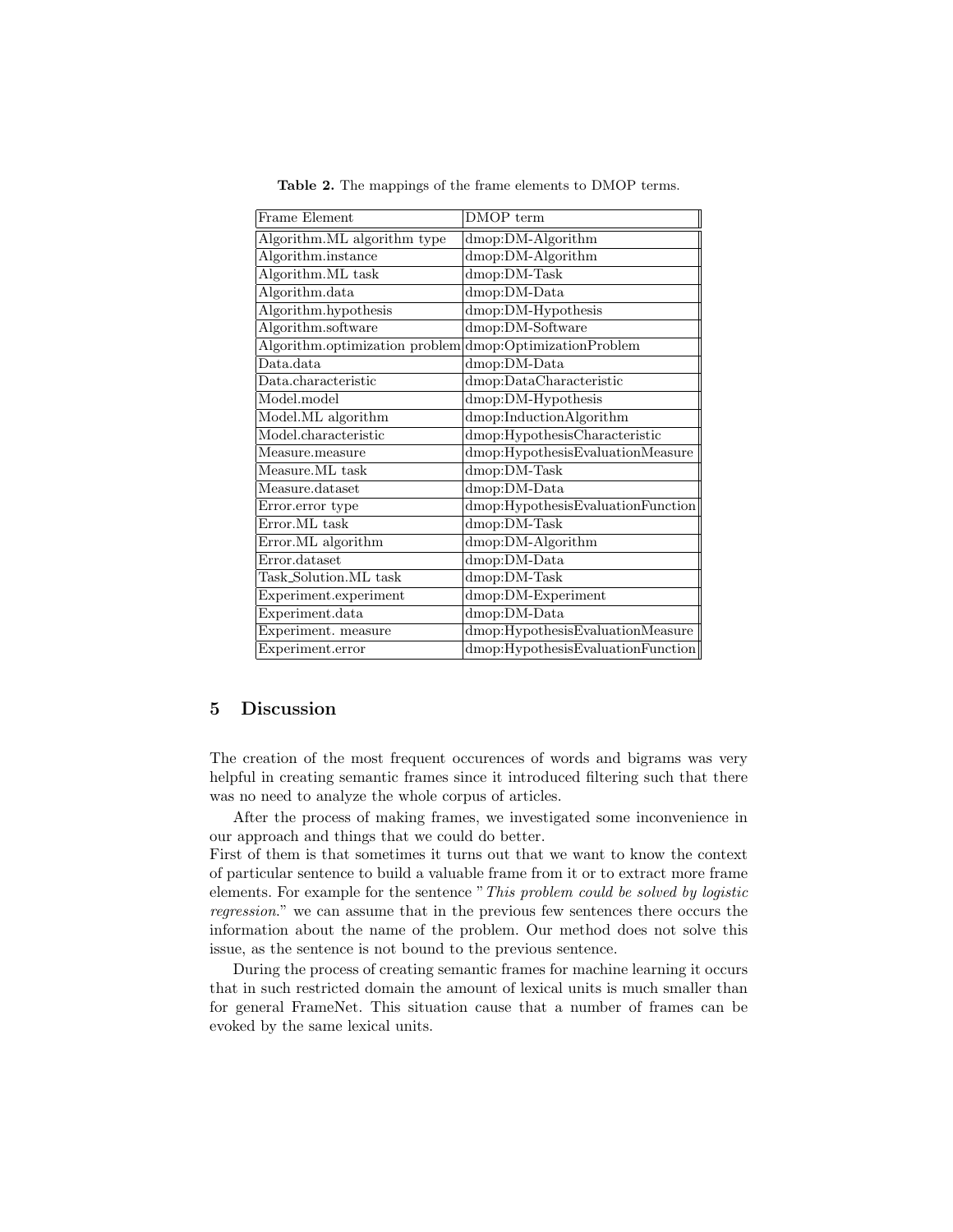An interesting modeling problem that we have encountered is an interchangeable usage of the concepts of an algorithm and a model (the algorithm produces) in machine learning texts while describing the performance of the algorithms and models. Ontologically, it is the model that is being used to produce the performance measurement and not the algorithm that produced the model. In a common language, however, it often appears that the term algorithm is that associated with producing the performance. Since those terms played many times this particular role interchangeably in the sentences, we have modeled such frame elements as 'Measure.ML algorithm/model'. However, it poses problems for semantic typing as clearly algorithm and model are disjoint in the DMOP ontology.

Due to the licence issues we are only able to publish a corpus of annotated sentences where there is only maximum one sentence per each Machine Learning Journal non-open access article. There is no such restriction in case of the open access articles. It is noteworthy, that this restriction does not prevent text mining of the journal articles for scientific purposes such as our automatic statistical analysis of most frequent words which is allowed.

### 6 Conclusions and future work

In this paper, we have proposed an initial extension to the FrameNet resource for the machine learning domain: MLFrameNet. We have discussed our approach to the problem of creating semantic frames for this specific technical domain of machine learning. So far, our main objective was to create a valuable resource for machine learning domain in the FrameNet style that could also serve as a seed resource for further automatic methods. Thus we have been less concentrated on the pipeline itself that will be a topic of the future work. Nevertheless, our attempts have shown that statistical analysis of domain-specific corpus of text is an effective way of finding appropriate vocabulary, that can be treated as a part of semantic frames. Gradually we will be building new semantic frames in this domain.

In the future work, we will conduct an external evaluation with use of one of available crowdsourcing platforms for evaluating resources that we have created so far. Especially, we plan to perform a crowdsourcing experiment in which contributors will decide whether a sample sentence is properly annotated. We want to tackle the problem of taking into account the context of the sentence and investigate the implications of that multiple frames can be evoked by the same lexical units. We also plan to extend our corpus by new annotations that may be published without publishing the original sentences or new texts. Moreover, we want to search for new candidates for frame elements automatically. That approach could be built on the basis of parts of speech or parts of sentences, for example through finding similarities between existing, manually annotated, sentences and new examples. We plan to use the created MLFrameNet resource for relation extraction from the scientific articles, in order to populate data mining ontologies (DMOP) and schemas (ML Schema) and create Linked Data describing machine learning experiments described in scientific articles.